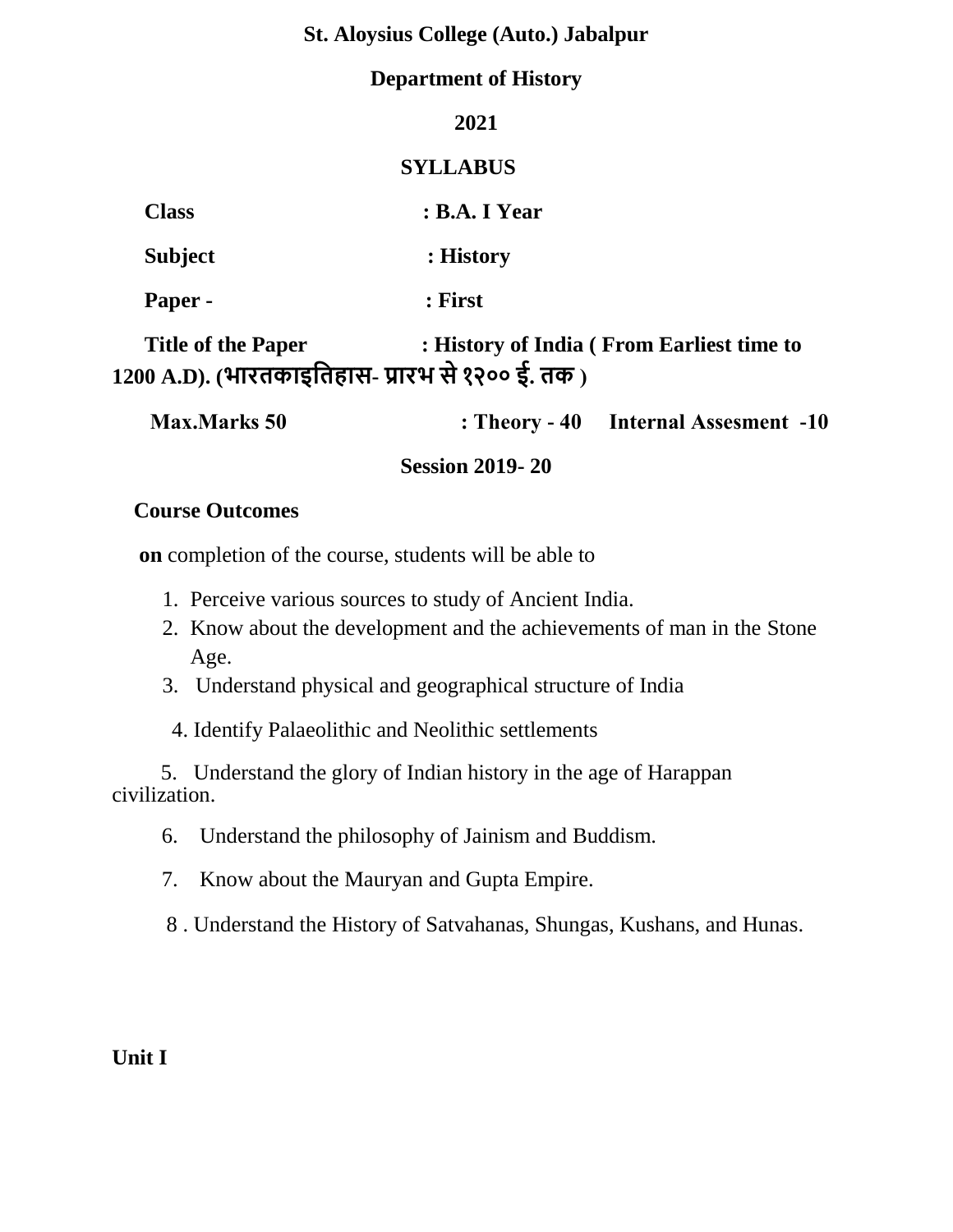History- its concept, nature and significance, Survey of Sources,Historical facts in Puranas, Physical and Geographical structure of India. Pre historic age and Stone Age- Paleolithic, Mesolithic ( with special reference to rock art ) and Neolithic culture.

# **Unit II**

Saraswati Civilization ( Harappan Civilization ) – Origin, extent, decline, Social Economic and culture life, Vedic Period – Society, Polity, Economy, Culture and Religion, Later Vedic Period – Social Condition- Varna, Jati, Occupational categories, Marriage, Sixteen Sanskars, and Purusharthas.

## **Unit-III**

Sixteen Mahajanpads, Rise of Magadha, Rise of New Religious Movements in North India. Buddhism and Jainism- Alexander's Invasion and its Impact : the Maurayan Empire- Administration and Economy, Ashoka'sDhamma, Mauryan Art and Architecture, Downfall of Maurayan Empire, Post Mauryan Period: Foreign invaders – shakkshatrap and Kushanas- Administration and Cultural Development, Sunga and Sathavahana Period – Political, Social, Economic and Cultural Life. Mathura and Gandhar Art.

## **Unit - IV**

Gupta Empire- Political , Social, Economic and Cultural Life. Harshavardhan and his times, Important dynasties of the North India- Gurjar- Pratihar, kalchuries, Chandels, and Parmars- Social, Economic and Cultural conditions, History of Kashmir –karkot and lohar Dynasty

## **Unit -V**

Important Dynasties of South- Rashtrakutas, Cholas,Pallavas and Chalukyas-Socio-Economic andCultural Life. Sangam Age, Greater India ( spread of Indian culture over world ) Arab invasion, Mohammad- bin – Qasim, Turk invasion Mahmud Gaznabi and Mohammad Gori,.*Heritage of Jabalpur Part -I*

## **St. Aloysius College (Auto.) Jabalpur**

**Department of History**

**Class :B.A. -First Year**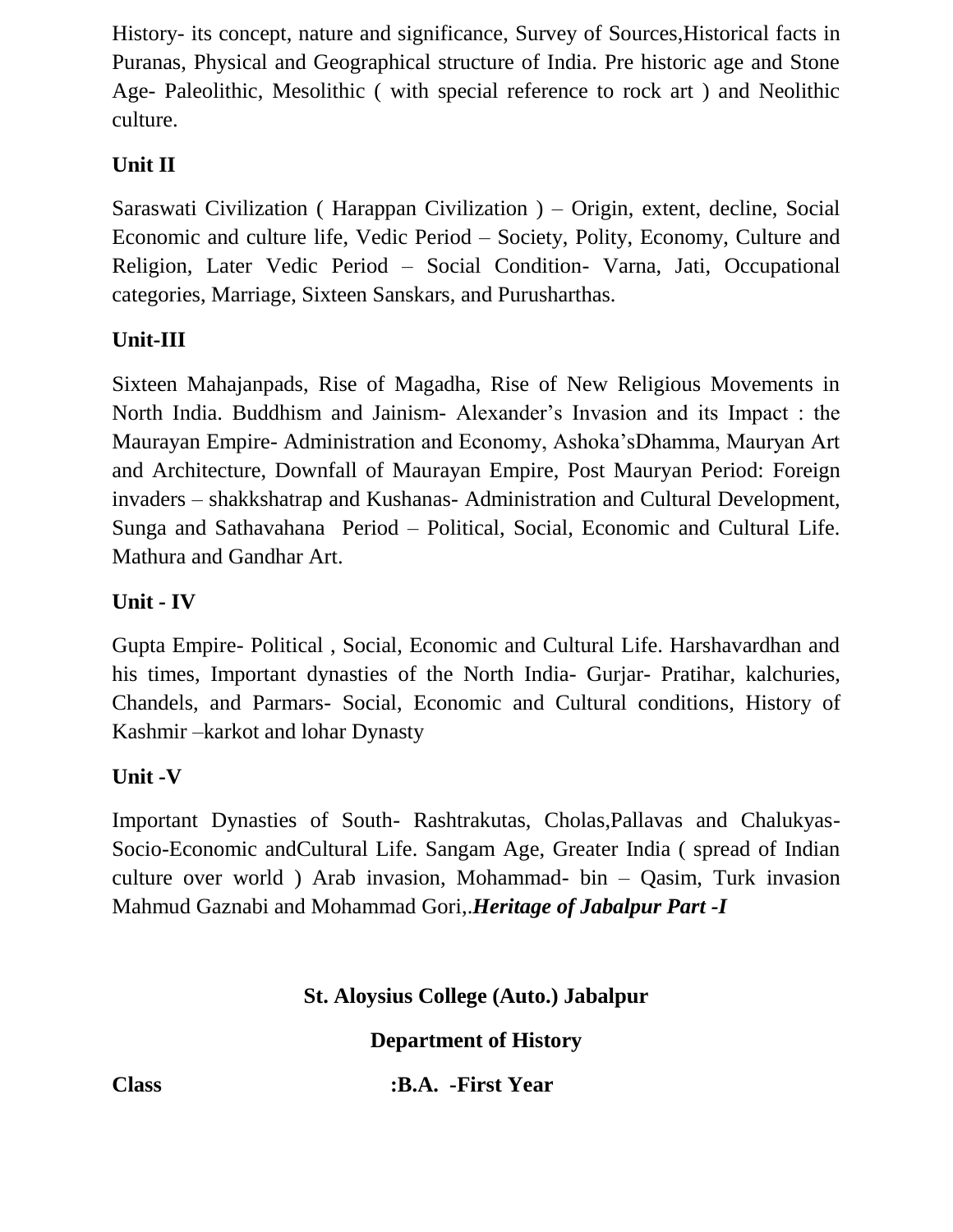| <b>Subject</b>                                                                     | : History                                       |
|------------------------------------------------------------------------------------|-------------------------------------------------|
| Paper-                                                                             | $:$ $\Pi$                                       |
| <b>Title of the Paper</b><br>( पाश्चात्य विश्व(१५वी शताब्दी के मध्य से १८७० ई तक ) | : Western world (Mid fifteenth century to 1870) |

**Max.Marks 50 : Theory - 40 Internal Assesment -10**

#### **Course outcomes**

On the completion of course, students will able to...

1. Learn about the causes and aftermaths of the French revolution.

2. Understand the factors responsible for the end of monarchy in France.

3. Understand the rise of Napoleon and how Metternich dominated the European politics.

4. Describe how feudalism came to end In Europe.

5. Describe the historical process which leads to rise of nationalism in Europe.

**Unit – I** The Beginning of Modern Era-Renaissance, decline of feudalism, Reformation and Counter Reformation, Economic revolution of the modern Westmercantilism and commercial Revolution, Beginning of Colonialism

**Unit – II** Industrial Revolution, Industrial revolution in England causes and Impact on society,industrialization in other countries USA,Germany,Russia,Japan,Glorious Revolutionof 1688 A.D.

**Unit – III Am**erican Revolution1776A.D,Causes and effects, French Revolutionnature, causes and effects and its aftermath

**Unit –IV** Age of Napoleon Bonaparte-Rise and Fall, Vienna Congress1815,Age of Metternich, Revolutions of 1830 and their impact over European ,Eastern Question up to Crimean war

**Unit –V** Liberalism in England –Act of 1832 and Chartist Movement, Act of 1867 A.D. American civil war, with reference to Abraham Lincoln and the abolition of slavery, Napoleon III. Unification of Germany and Italy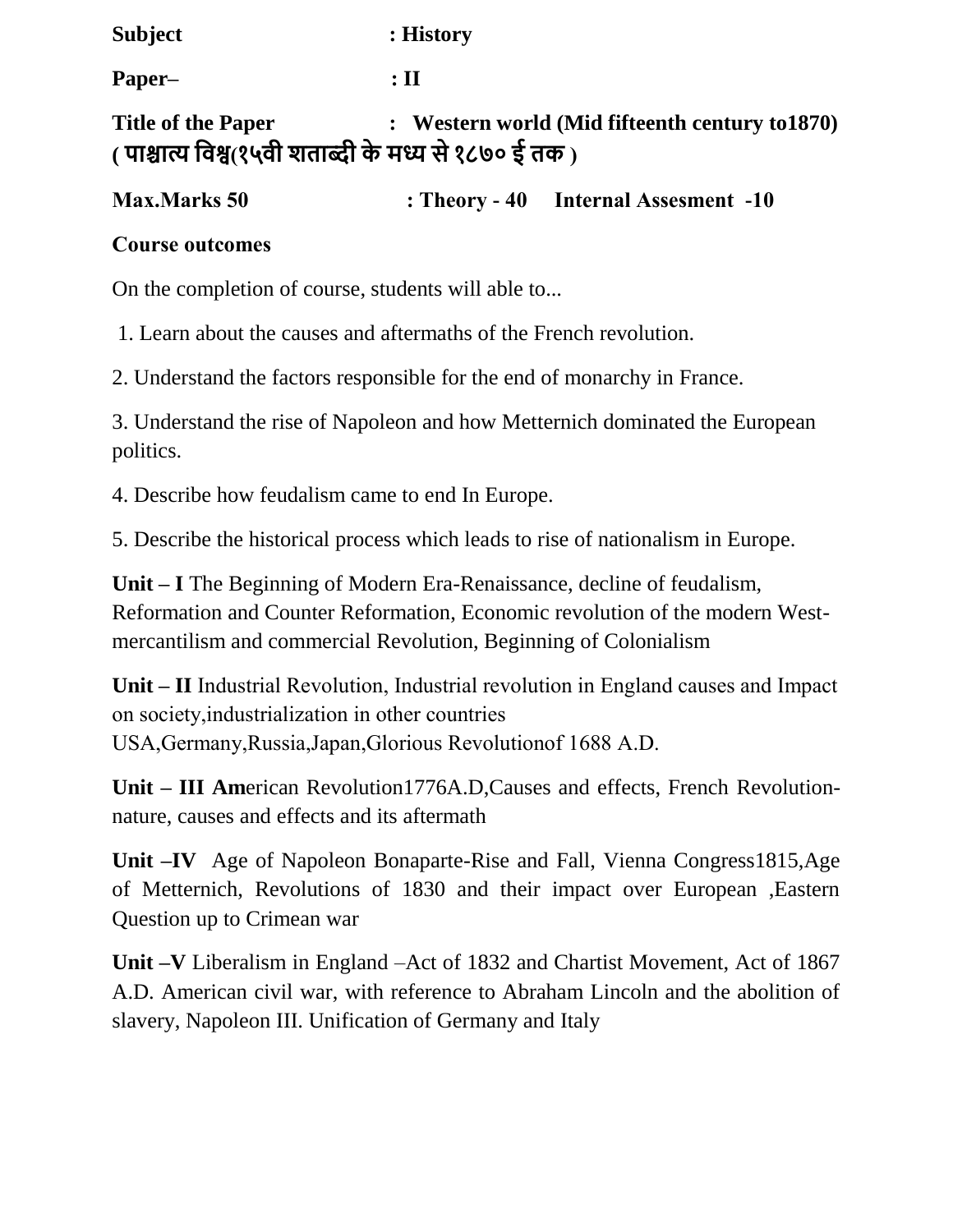# **Department of History**

| <b>Class</b>                                                  | : B.A. II Year                         |
|---------------------------------------------------------------|----------------------------------------|
| Subject                                                       | : History                              |
| Paper                                                         | : First                                |
| <b>Title of the Paper</b><br>(भारतकाइतिहास (१२००से१७३९ई. तक ) | : History of India (1200 to 1739 A.D.) |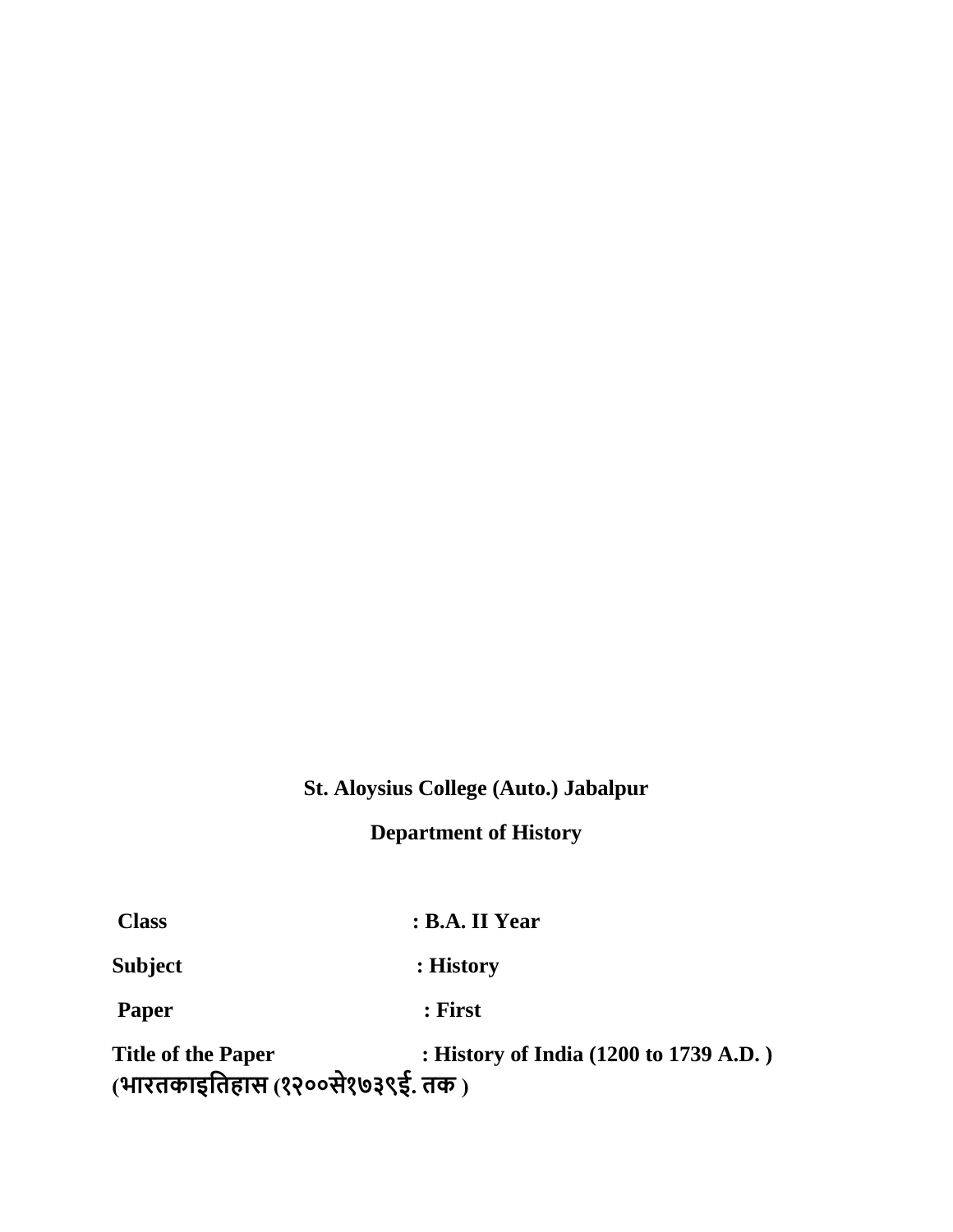**Course outcome** : Students will be able to ….

1. Understand early difficulties of Sultan in India and the administrative set up of Sultan from central to local level

2. Understand the aspects of fiscals and monetary system under Sultanate and Mughals

3. Understand the political situation of India on the eve of Babar invasion

4. Comprehend the basic feature of Mansabdari and change in  $17<sup>th</sup>$  century

# **Unit- I**

Sources of Medieval Indian History, Foundation and consolidation of the Delhi Sultanate –QutubuddinAibak and Iltutmish, Razia and Balban.AllauddinKhilji, his conquests and reforms, The Mongol invasion.

# **Unit- II**

Mohammad bin Tughlaq and FirozshahTughlaq. Disintegration of Delhi Sultanat.Vijaynagar and Bahamani Kingdoms.Timurs invasion and its impact.Invasion of the Mughals, Babur, Humayun and ShershahSuri. Role of RanaKumbha and RanaSanga in India History.

## **Unit -III**

Akbar – Consolidation and Territorial expansion of the Mughal Empire, his religious and Rajput Policy. Jahangir, Shahjahan, Mughal- Sikh relations. Rise of Marathas, Shivaji- His conquests and administration. Aurangzeb and the decline of the Mughal Empire.Nadir Shah's invasion and its impact.

## **Unit- IV**

Socio- Religious life during the Sultanate period.Bhakti and Sufi Movements.The Sant tradition in India. Sultanate Period Agriculture Industry, Trade, Economic and Administrative system

## **Unit -V**

Mughal Administration, Mansabdari System, Social and Religious life, Status of Women, Economic life, Agriculture, Trade, commerce and Architecture during Mughal period, Role of Rani Durgawati, Jijabai and Chandbibi in History.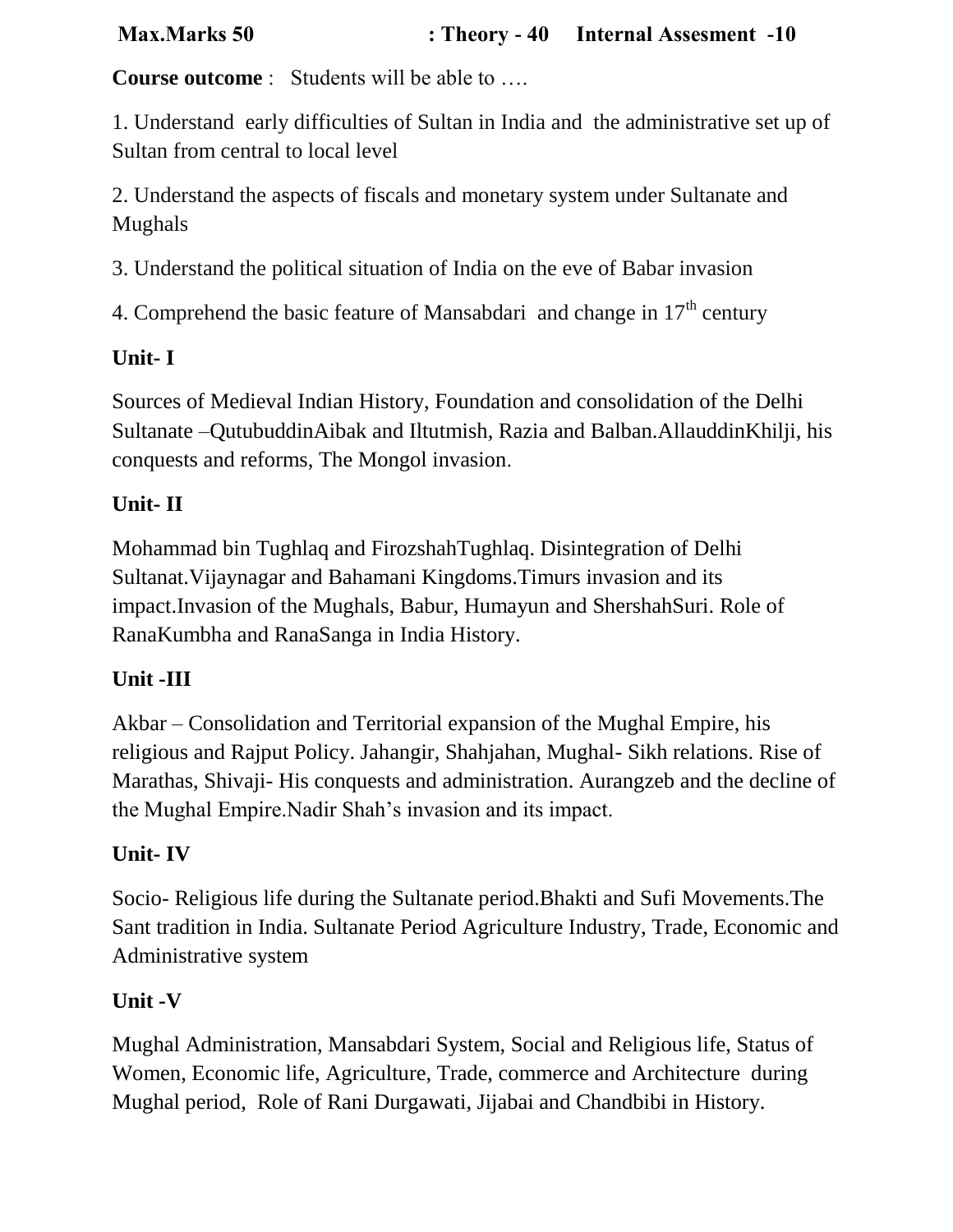#### **Department of History**

| <b>Class</b> | : BA II year |
|--------------|--------------|
|              |              |

**Subject : History**

**Paper : Second**

**Title of Paper : Main Currents of world History(From 1871 to2001AD)**

**Max.Marks 50 : Theory - 40 Internal Assesment -10**

#### **Course outcome – Students will be able to**

- 1. Understand the importance of world peace right after the world war I
- 2. Evaluate the Russian Revolution and the first experiment of the communist government
- 3. Understand the fascism and rise of dictatorship in Europe
- 4. Explain the aftermaths of the world war II on the world politics

#### **Unit – I**

Third Republic of France, Kaiser William –I Home and foreign policy of Bismarck, Kaiser William II

## **Unit - II**

Africa and Turkey- Scramble of Africa, Eastern Question, Russo Turkish war, Berlin Congress (1878),Young Turk movement and ate Balkan wars I and II, Russian revolution of 1905

## **Unit – III**

Europe- First World War-causes and results, Russian revolution 1917, Wilson's fourteen principles, Paris Peace conference, Treaty of Versailles, League of **Nations** 

## **Unit IV**

China and Japan, Imperialism and colonialism in China and Japan, First and Second Opium wars, Taiping Rebellion, Boxer movement. Chinese Revolution-1911, Japan –The Meiji Restoration, Modernization of Japan , Rise of Militarism , Russo-Japanese war 1905, Sino-Japanese war 1937. Fascism in Italy, Mussolini's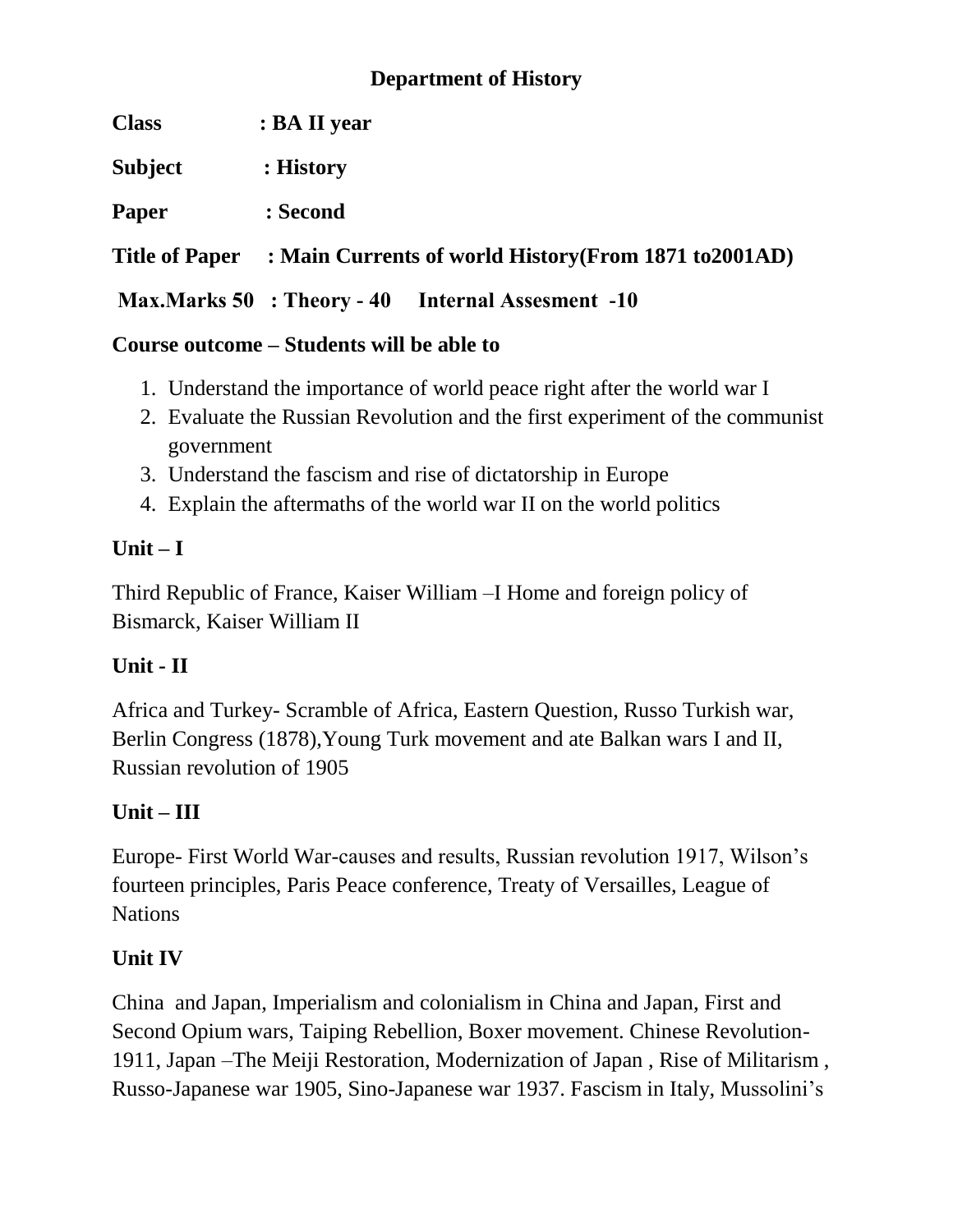home and foreign policy . Nazism and Germany , Home and foreign policy of Hitler ,Causes and results of the world war II

# **Unit V**

The Chinese Revolution of 1949, Emergence of third world and non – alignment , UNO and global dispute , Cold war , end of the cold war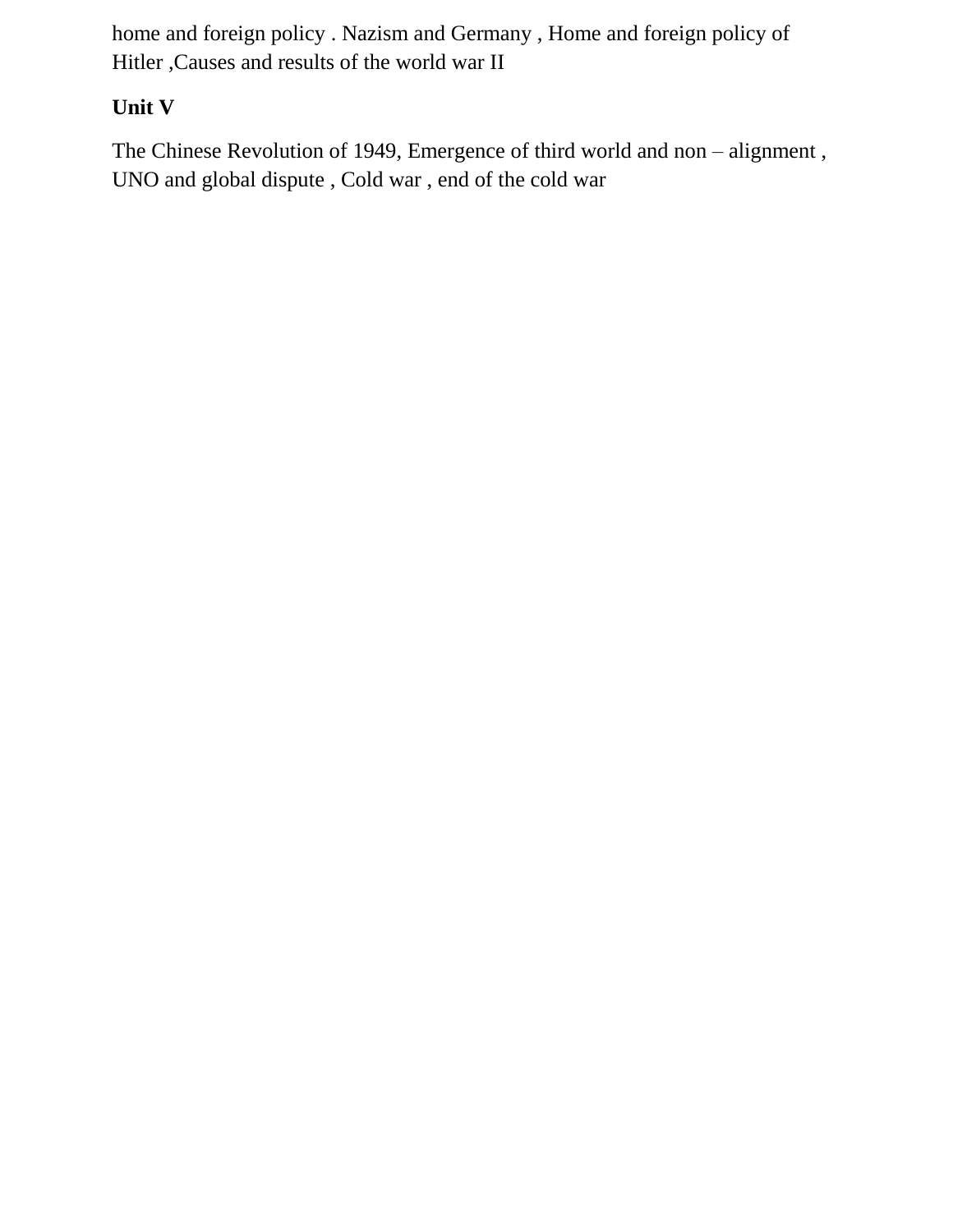#### **Department of History**

| <b>Class</b>                  | : B.A. III Year |                                                       |
|-------------------------------|-----------------|-------------------------------------------------------|
| <b>Subject</b>                | : History       |                                                       |
| Paper                         | : First         |                                                       |
| भारतकाइतिहास(1740 to 1857 ई.) |                 | Title of Paper : History of India (1740 to 1857 A.D.) |
| <b>Max.Marks</b> 50           |                 | : Theory - 40 Internal Assesment -10                  |

**Course outcome : Students will be able to …**

1. Understand Modern Indian History

2. Identify the importance and the legacy of Freedom Movement

3. Distinguish the detail account of British Raj as well as its overall impacts on the Indian Society .

4. Evaluate the Renaissance and social reform movement in India

5. Understand some of the early resistance to British Raj .

## **Unit -I**

Political Trends in the Mid 18<sup>th</sup> century, Anglo- French conflict in Karnataka, Third Battle of Panipat, Establishment of East India Company in India. Battle of Plassey and Buxar, Diwani of Bengal, Bihar and Orissa, Dual Government.

# **Unit -II**

Growth of Colonial Administration – Warr en Hastings and Lord Cornwallis, Regulating Act. Pitt's India Act. Anglo- Maratha Relations, Anglo- Mysore Relation, Wellesley and the subsidiary Alliances.

# **Unit- III**

Maharaja Ranjit Singh and Anglo- Sikh Relations, Lord Hastings and British Paramountcy, Downfall of Marathas, Anglo- Burmese Relation, Anglo- Afghan Relations, Lord Dalhousie and the Doctrine of Lapse, his Administration and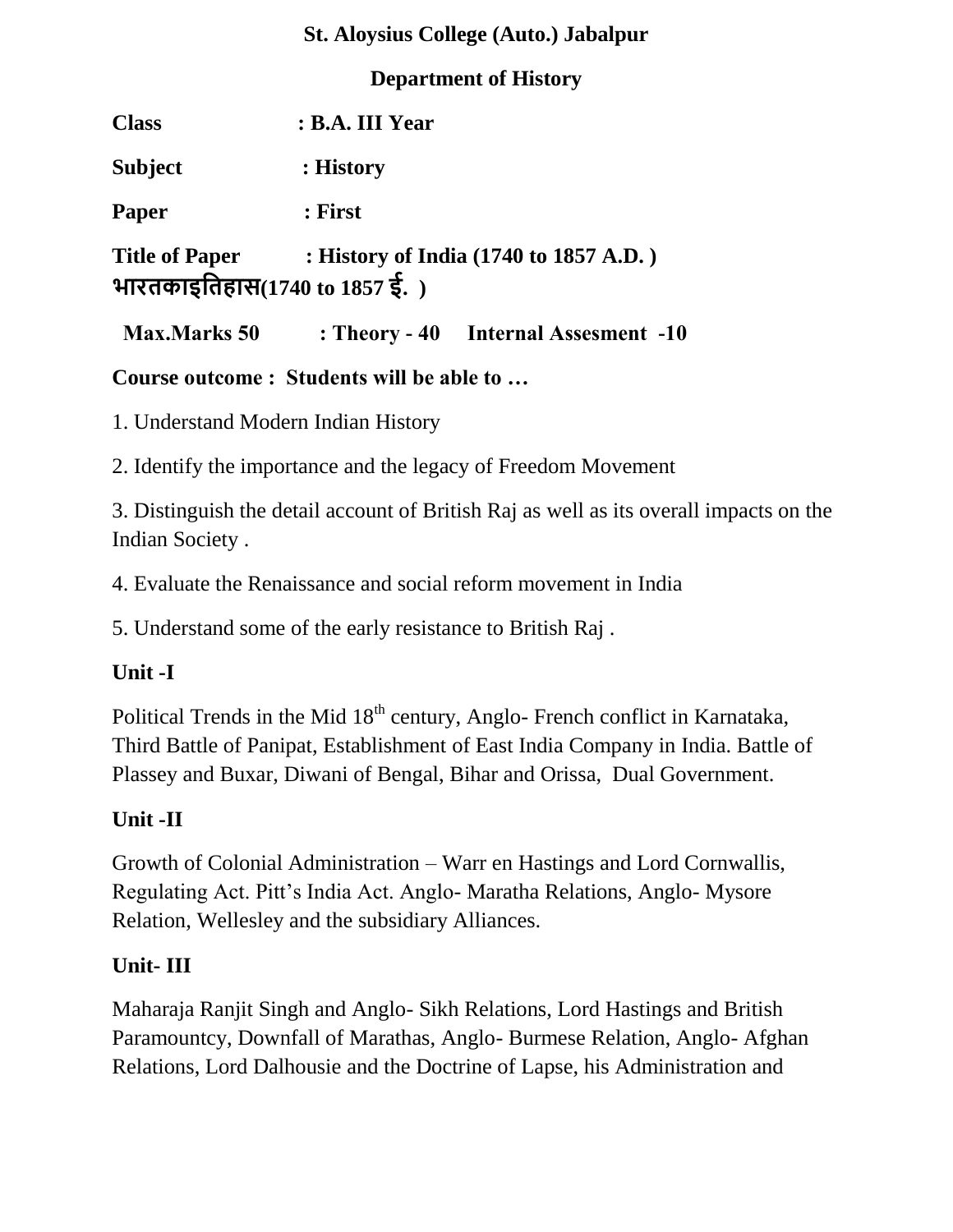Reforms, First Freedom Movement of 1857- causes, Nature and results. Role of Women in freedom Struggle – LaxmiBai, AwantiBai, JhalkariBai.

## **Unit- IV**

Indian Renaissance, Socio- Religious Movements- Raja Ram Mohan Roy and Brahma Samaj, Lord William Bentinck, Status of Women, Growth of Western Education, Modernization of India, Conspiracy of Lord Macauley, the theory of Filteration.

## **Unit- V**

British land Revenue, Settlement- Permanent Settlement, Ryatwari and Mahalwari System, Condition of Peasants, Rural Indebtedness, commercialization of Agriculture, Drain of Wealth, Decline of Cottage Industries.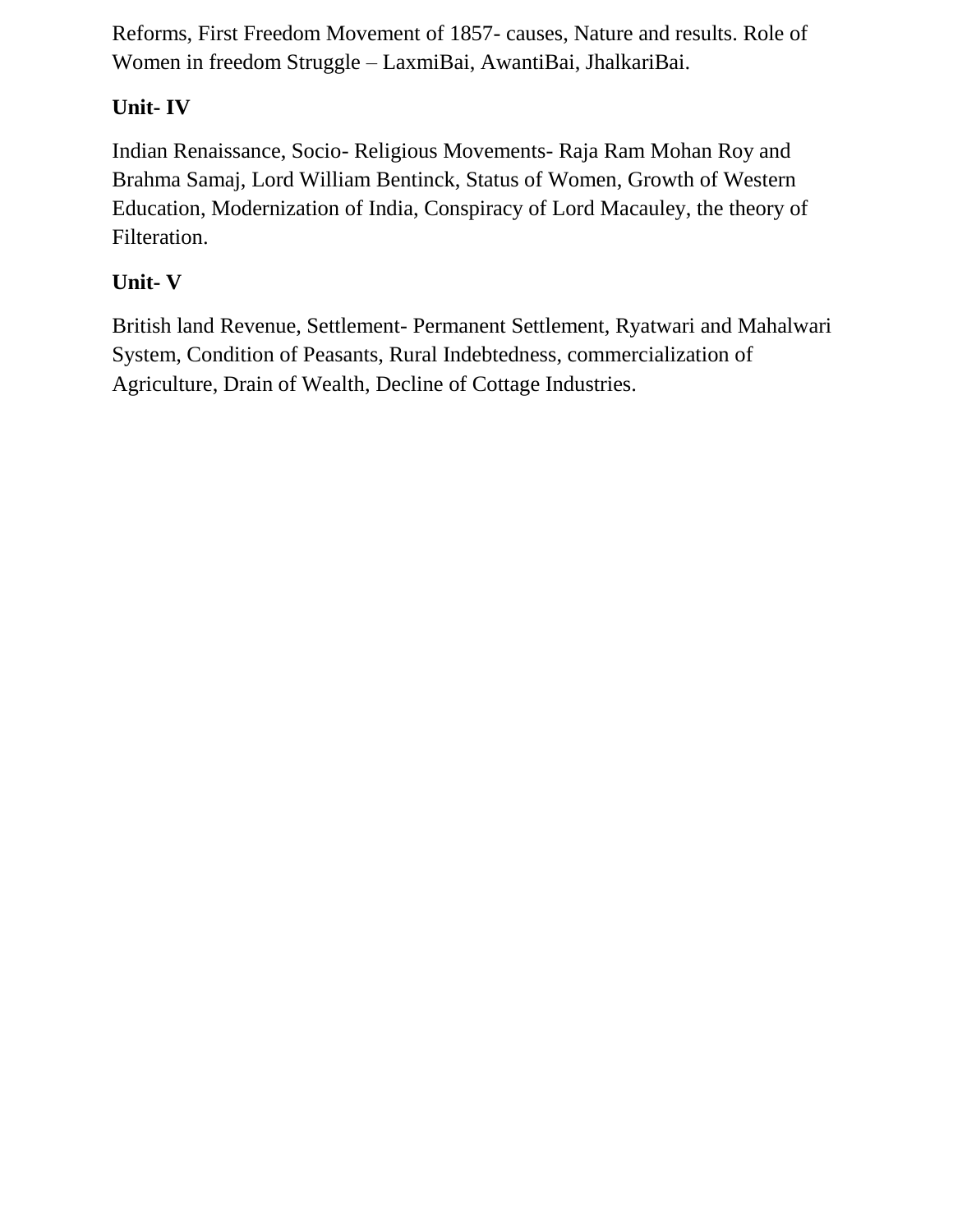| <b>Class</b>                                                                | : B.A. III Year                                      |
|-----------------------------------------------------------------------------|------------------------------------------------------|
| <b>Subject</b>                                                              | : History                                            |
| Paper                                                                       | : Second                                             |
| Title of The paper<br>$((1858 \text{ to } 1950\frac{1}{5}, 60\frac{1}{5}))$ | : History of India (1858 to 1950 A.D.) (भारतकाइतिहास |

 **Max.Marks 50 : Theory - 40 Internal Assesment -10**

## **Course Outcome : Students will be to ..**

1. Understand the early political awakening in India Freedom Struggle.

2. Identify the social institution of late  $19<sup>th</sup>$  century

3. Understand various phases of the national movement and the difference between moderates , extremists and the Revolutionaries

4. Comprehend the socio-religious scenario and the social reformation

5. Grasp the detail of freedom movement under the Mahatma Gandhiji leadership

6. Understand the evolutionary processes of constitutional development

## **Unit - I**

Queen Victoria's Proclamation, Act of 1858, Indian Council Act 1861, Internal Administration of Lord Lytton and Ripon, Political Associations and the Indian National Congress, Indian Council Act of 1892.

## **Unit- II**

Lord Curzon and the partition of Bengal, Swadeshi Movement, Moderates,Extremists and Revolutionaries. Government Act of India-1909, Peasant and Tribal Movements, Home Rule Movement, Lucknow Pact, Rawlat Act, JallianwalaBagh Massacre, Government of India Act 1919 and Dyarchy.

## **Unit - III**

Gandhian Era, Khilafat and Non Cooperation Movement, Swarajists, Simon Commission, Lahore Congress. Civil Disobedience Movement, Round Table